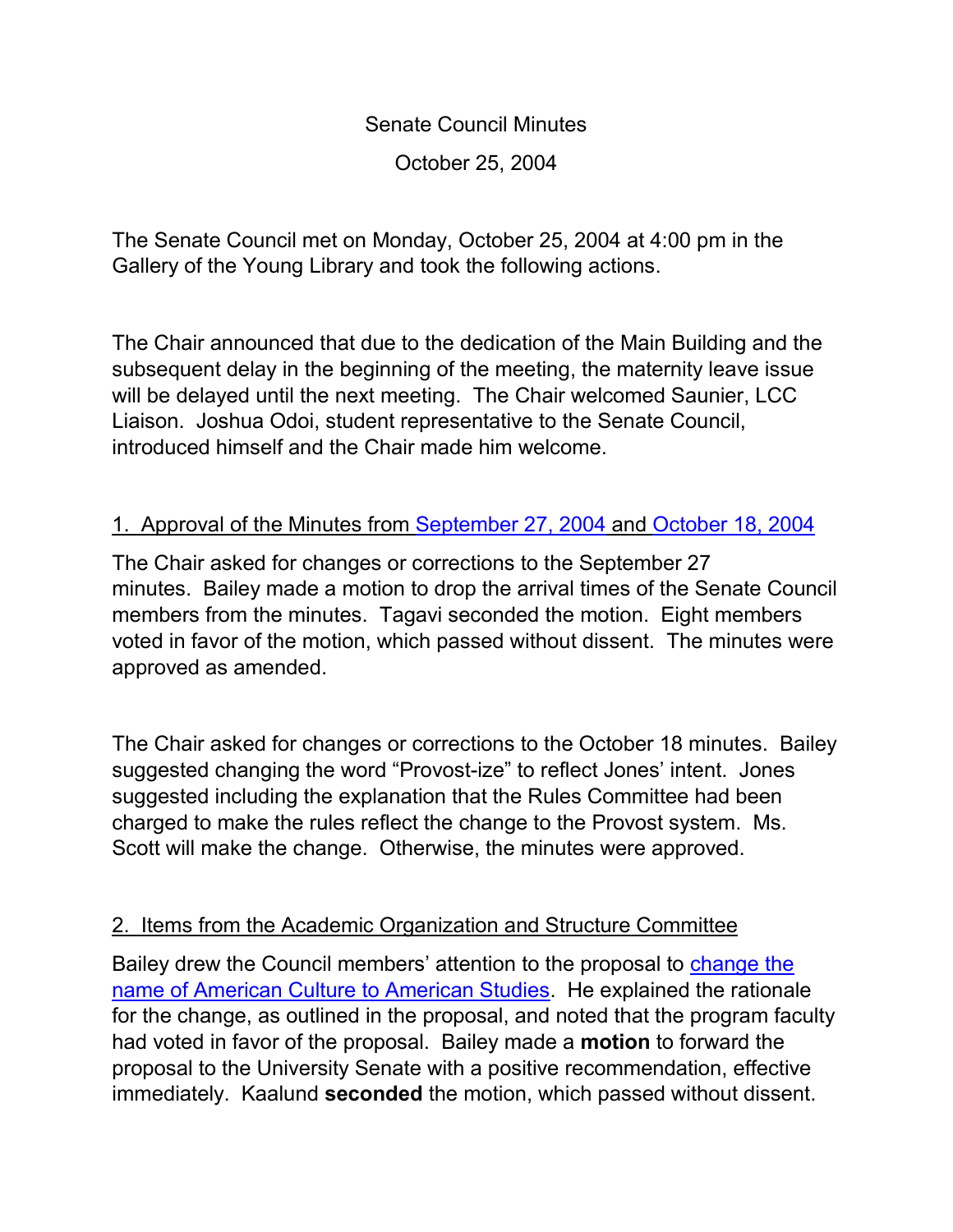Bailey outlined the proposal to [change the name of the Department of](http://www.uky.edu/USC/Comms/AOS/04-05/Dept.%20of%20Administration%20&%20Supervision.pdf)  [Administration and Supervision to the Department of Educational Leadership](http://www.uky.edu/USC/Comms/AOS/04-05/Dept.%20of%20Administration%20&%20Supervision.pdf)  [Studies.](http://www.uky.edu/USC/Comms/AOS/04-05/Dept.%20of%20Administration%20&%20Supervision.pdf) Bailey noted the committee had requested additional information from the College of Education to ensure the faculty had voted in favor of the proposal. He added that the information was provided and the committee's questions were answered satisfactorily. Bailey made a **motion** to forward the proposal to the University Senate with a positive recommendation, effective immediately. Kaalund **seconded** the motion, which **passed** without dissent.

The next proposal discussed by Bailey was the [name change of the](http://www.uky.edu/USC/Comms/AOS/04-05/Names%20Changes%20from%20College%20of%20Ag1.pdf)  [Department of Agronomy to the Department of Plant and Soil](http://www.uky.edu/USC/Comms/AOS/04-05/Names%20Changes%20from%20College%20of%20Ag1.pdf) 

[Sciences.](http://www.uky.edu/USC/Comms/AOS/04-05/Names%20Changes%20from%20College%20of%20Ag1.pdf) Jones expressed concern that the information on the routing sheet did not exhibit what sort of conversation had occurred about the proposal at the level of the department among the faculty. Bailey said the faculty council was the appropriate venue in which to hear the proposal and noted that he was at the faculty council meeting at which the proposal was unanimously approved. Bailey made a **motion** to forward the proposal to the University Senate with a positive recommendation, effective immediately. Cibull **seconded** the motion, which **passed** without dissent.

Bailey presented the proposal to change the name of the [Department of](http://www.uky.edu/USC/Comms/AOS/04-05/Names%20Changes%20from%20College%20of%20Ag1.pdf)  [Animal Science to the Department of Animal and Food Science.](http://www.uky.edu/USC/Comms/AOS/04-05/Names%20Changes%20from%20College%20of%20Ag1.pdf) Bailey reported the committee's concern that the proposed name may cause confusion with the Department of Food Science. He said Bob Harmon explained that Food Science was more geared toward dietetics and nutrition. Bailey noted the proposal had been through the faculty council, that there were two members from Food Science on the council, and that neither of them raised objections.

Moore and Kennedy joined the meeting at this point.

Bailey added that a high percentage of the students in the program seek jobs in food sciences areas, and suggested a name change would benefit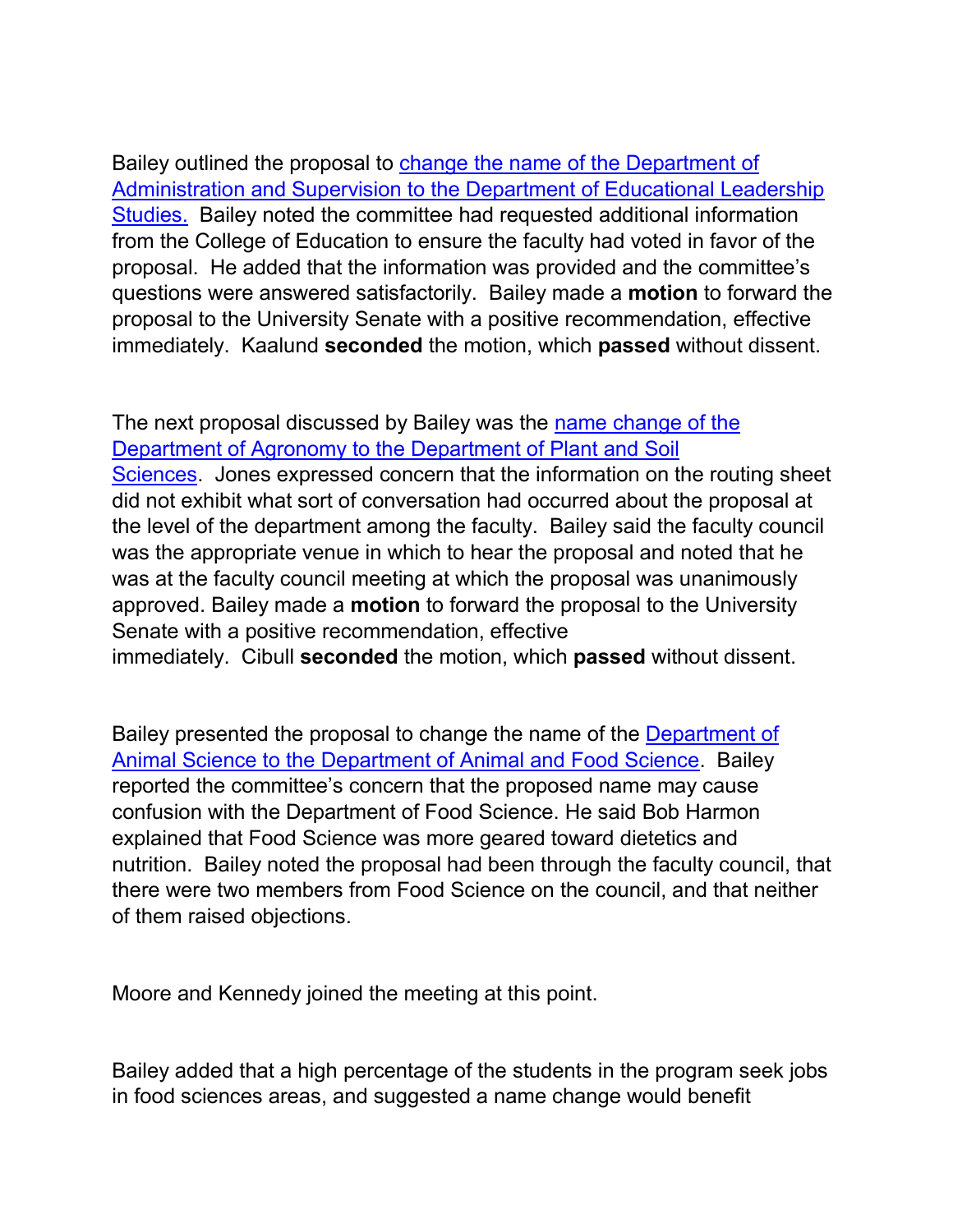them. Tagavi asked if the title was meant to reflect studies in zoology or if it involved the study of animals as food. Bailey responded that Tagavi's question was interesting in that they study horses, though horses are not food. Tagavi noted that the proposed name was a little confusing in that regard. Bailey suggested allowing the full Senate to discuss the issue.

Bailey made a motion to forward the proposal to the University Senate with a positive recommendation, effective immediately. Debski seconded the motion, which passed without dissent.

Bailey presented the proposal to [change the name of the interdepartmental](http://www.uky.edu/USC/Comms/AOS/04-05/Names%20Changes%20from%20College%20of%20Ag1.pdf)  [BS degree in Plant and Soil Sciences to Horticulture, Plant and Soil](http://www.uky.edu/USC/Comms/AOS/04-05/Names%20Changes%20from%20College%20of%20Ag1.pdf)  [Sciences.](http://www.uky.edu/USC/Comms/AOS/04-05/Names%20Changes%20from%20College%20of%20Ag1.pdf) Bailey noted that the Dean's cover letter erroneously mentioned the MS degree when only a name change in the BS program was under consideration.

Cibull and Staben asked for clarification about related degree programs. Bailey explained that the program was interdepartmental and the courses are shared by the departments. He said they also have a graduate degree program that may or may not change its name in the future.

Tagavi asked if the name change was approved by the Undergraduate Council. Dembo noted that it doesn't necessarily have to be approved by the Undergraduate Council. Jones asked if this sort of name change is considered a minor change and can be submitted directly to the Senate Council by the colleges.

Bailey made a **motion** to forward the proposal to the University Senate with a positive recommendation, effective immediately. Duke **seconded** the motion, which **passed** without dissent.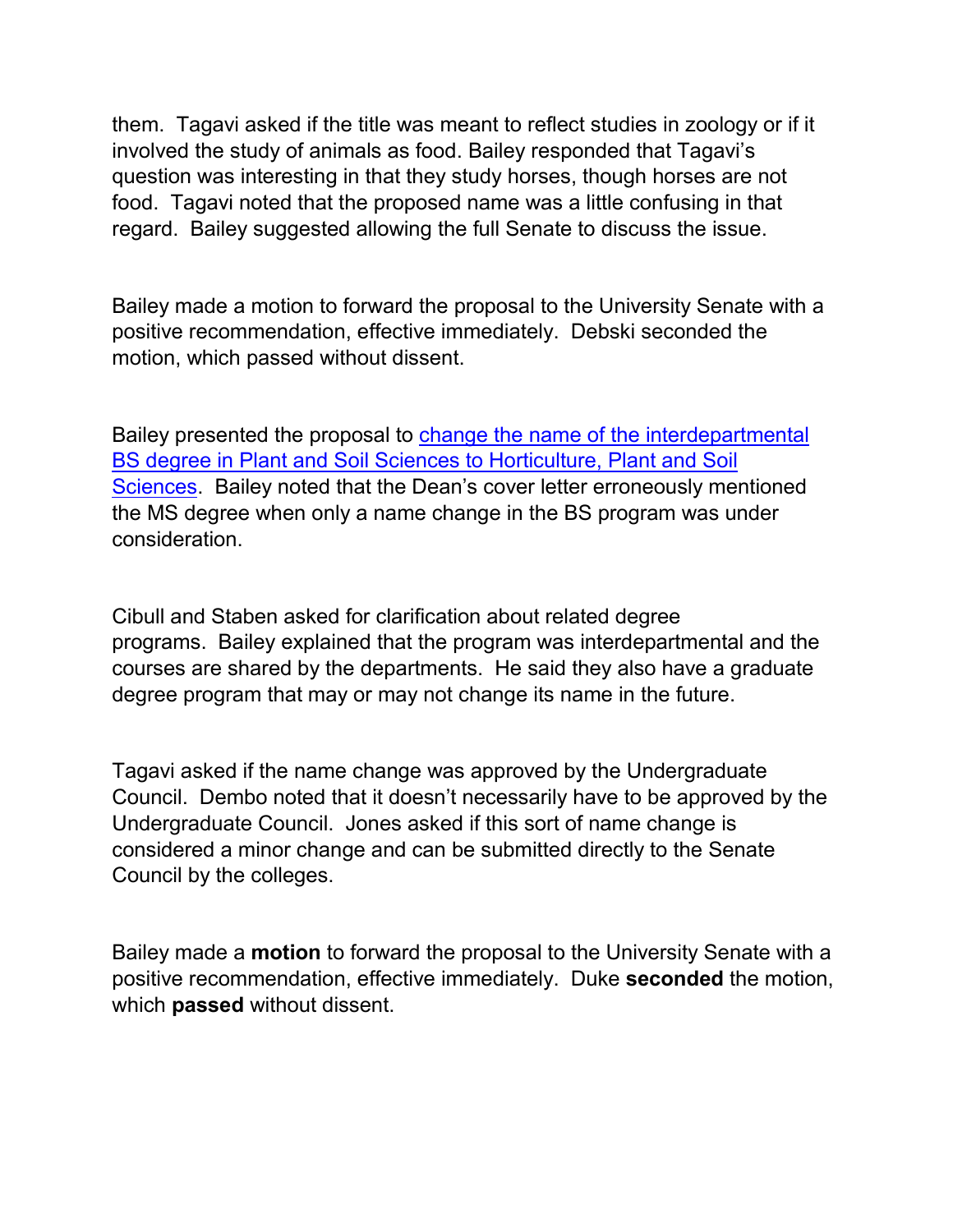Bailey said his committee is also investigating two other proposals, but that he was not ready to present them yet due to the need to gather additional information.

## 3. [Proposed changes to Senate Rules regarding electronic Senate Council](http://www.uky.edu/USC/New/SCAgendas/20041025/sc%20elections-v6-sub%20to%20SC.doc)  [elections](http://www.uky.edu/USC/New/SCAgendas/20041025/sc%20elections-v6-sub%20to%20SC.doc)

Tagavi reported the impetus for the proposal—specifically, the request by the Senate to make allowances for electronic Senate Council elections in the future. He said the proposed system builds upon the present rules and allows for an instantaneous run-off while eliminating additional rounds of voting in case of ties.

Debski said she found the present draft difficult to read and understand, and Staben agreed. Debski suggested Tagavi include a statement in the draft that the six Senators receiving the largest number of votes during the nominating round will be placed on the voting ballot. She felt the current language may lead people to believe that the voting ballot could be whittled down due to various disqualifications.

Debski also felt that the draft language regarding the voting round was confusing. Kaalund said it sounded like Tagavi proposed the Irish system. Tagavi explained the voting round process to the Senate Council members, who indicated that they understood the process when Tagavi described it verbally but did not feel it was clearly written. Bailey suggested the proposal be rewritten with more directive and less explanatory language. Jones said the Rules and Elections Committee was scheduled to meet the next day and could revise the language at that time. Greissman suggested the committee include an example to aid the discussion.

The proposal was returned to the committee and will be revisited at the next Senate Council meeting.

## Other Business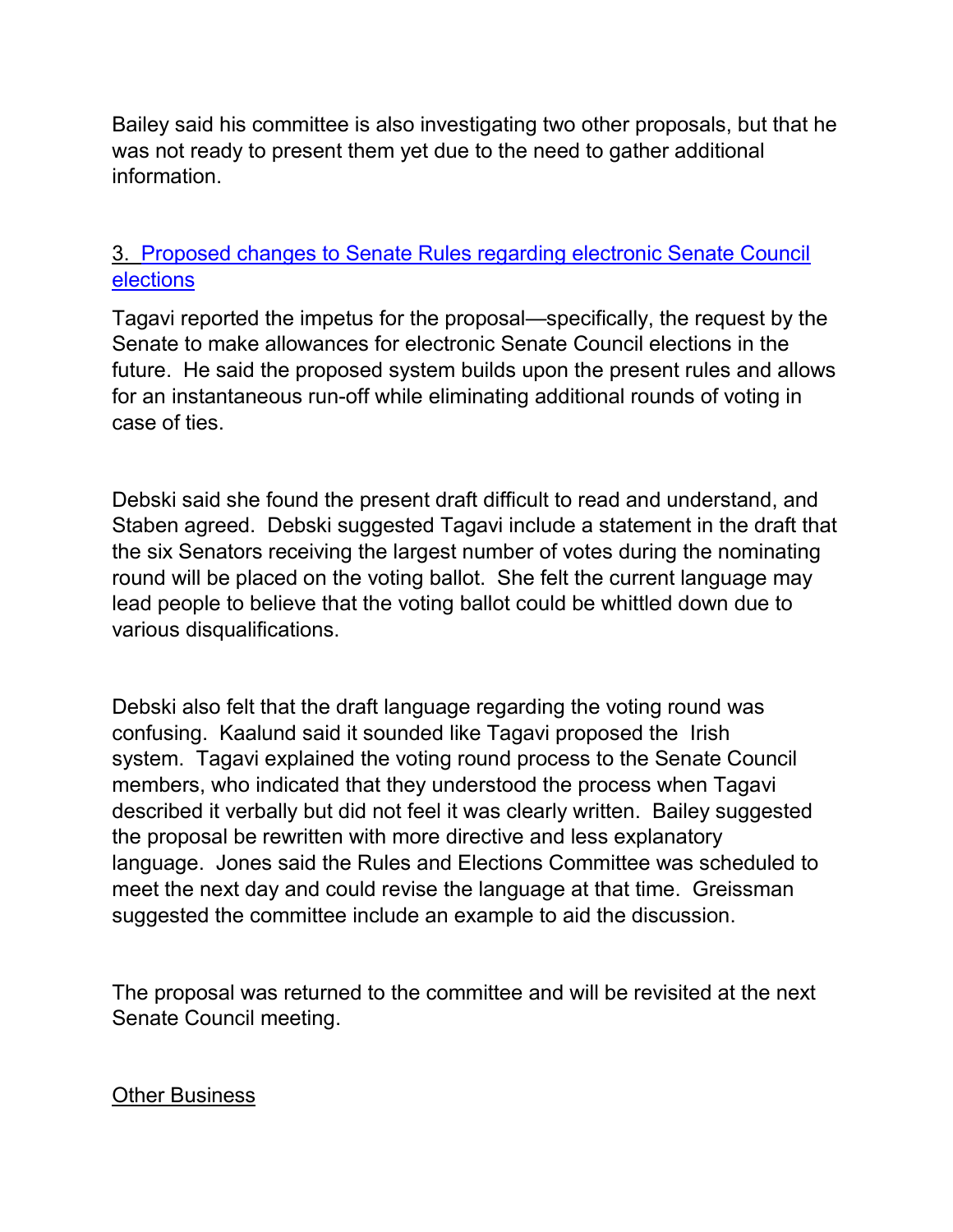Jones inquired if the Chair had any news regarding the functionality of the Academic Council of the Medical Center. The Chair reported having received no response. Cibull indicated the existence of a web page that lists the various colleges of the medical center. Debski said the ACMC met the previous Tuesday and was chaired by Watt.

In other business, Kaalund expressed interest in serving as the student representative to the Ad Hoc Committee on Academic Offenses. Jones made a **motion** to appoint Kaalund to that committee. Cibull **seconded** the motion.

Debski wondered if the Chair should make such a motion instead. Tagavi noted the Council members had already discussed and decided the membership of the committee. After further brief discussion, the motion **passed** without dissent.

Kaalund also expressed interest in serving as the student representative to the Rules and Elections Committee. Staben asked if the purpose for having student representatives on the Senate committees was to provide broad student representation of the study body. The Chair replied that there were currently no students serving on any of the committees. Kaalund responded that the student Senators from the colleges were not interested in serving on the committees, adding that many of them don't even attend the University Senate meetings.

Cibull made a **motion** to nominate Kaalund to the Rules and Elections Committee. Bailey **seconded** the motion. Dembo noted that appointing Kaalund to the committee would provide a short-term solution but wondered how student participation in the governance process might be increased.

Kaalund said many of the at-large Senators are interested in serving on committees, but that they aren't eligible to serve since they aren't members of the University Senate. Staben questioned the validity of that statement. Tagavi said that they could serve as non-Senators on the